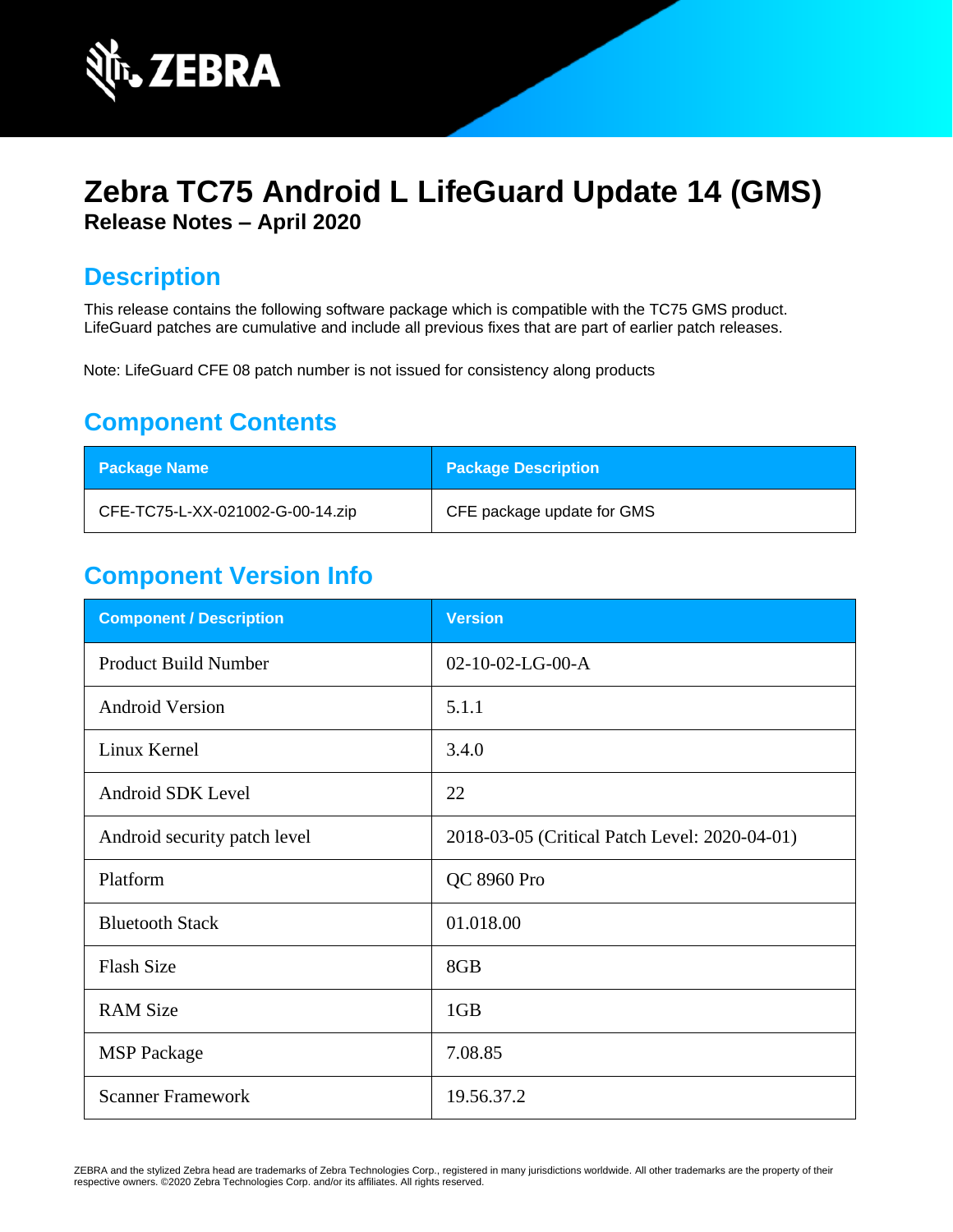

| SimulScan Demo App               | 2.6                                                         |
|----------------------------------|-------------------------------------------------------------|
| SimulScanEngine                  | 1.13.6.5                                                    |
| Datawedge                        | 6.7.48                                                      |
| <b>EMDK</b>                      | 6.8.21.1121                                                 |
| Mx / OSX                         | OSX QC.51.5.2.14 / MXMF version: 7.2.10.2                   |
| WiFi                             | FUSION_QA_2.00.0.0.026                                      |
| <b>PTT</b>                       | 3.1.27                                                      |
| <b>Touch FW</b>                  | Stylus-80_GLOVE-105, FW:1.2.AA                              |
| RxLog                            | 4.58.5.0                                                    |
| Mlog                             | MLogPackage v06.54 / MLogManager v06.54 /<br>Service v06.54 |
| B <sub>2</sub> M                 | 1.0.0.297                                                   |
| <b>Bluetooth Pairing Utility</b> | 3.7                                                         |
| DataAnalytics                    | 1.0.2.1859                                                  |
| <b>File Browser</b>              | 1.19.12                                                     |
| <b>Stage Now</b>                 | 2.10.1.1389                                                 |
| App Gallery                      | 2.8.4.13                                                    |
| <b>Battery Swap</b>              | 1.00                                                        |
| <b>Tech Docs</b>                 | 1.0.0                                                       |
| <b>WWAN</b>                      | QP200-W160926A-6102076                                      |
| <b>RIL</b>                       | Qualcomm RIL 1.0                                            |
| <b>TS.25</b>                     | JAN092017                                                   |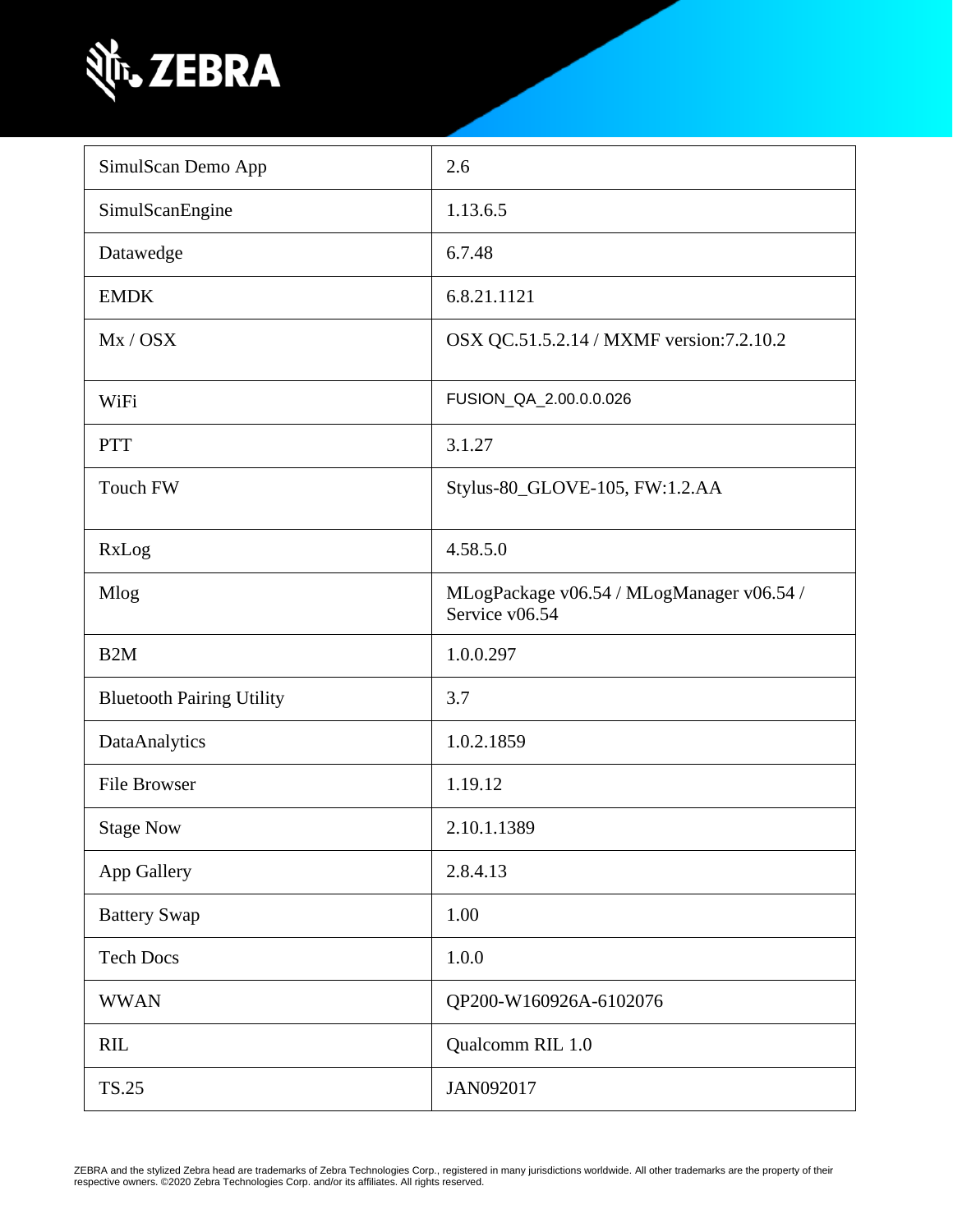

| <b>IMEI SV</b>                     | GMS:24<br>Non GMS:23                                                |
|------------------------------------|---------------------------------------------------------------------|
| <b>WLAN</b>                        | WLAN-1240294.1                                                      |
| <b>GPS</b>                         | GPS-1.0.0                                                           |
| <b>NFC</b>                         | NFC_NCIHAL_AR3.5.0_Lollipop, FW:122                                 |
| Sensors (Accel, Gyro, Light, Prox) | $\mathbf{1}$                                                        |
| Camera                             | CAM-FRONT-1.0.0 / CAM-REAR-1.0.0                                    |
| <b>MSR</b>                         | <b>MSR-1.0.8</b>                                                    |
| MobiControl                        | 12.2.0. Build 23469                                                 |
| Zebra Volume Control               | 1.1.23                                                              |
| NFC Payment Manger                 | <b>NA</b>                                                           |
| <b>IST</b>                         | App:1.00 build 3/Service: 1.00 build<br>1/Firmware: 1.00 build 5    |
| <b>Battery Manger</b>              | 1.3.6                                                               |
| <b>DDT</b>                         | 1.15.0.11                                                           |
| FingerPrint                        | Zebra/TC75/TC75:5.1.1/02-10-02-LG-00-<br>A/180316:user/release-keys |
| <b>ZSL</b>                         | 3.1.1                                                               |
| Zebra Data Service                 | 1.0.0.1002                                                          |
| WifiConfig CSP                     | 7.0.1                                                               |
| <b>EKB</b>                         | 1.7.0.5                                                             |
| LicenseManganer                    | 3.2                                                                 |

#### **1. CFE v14 Updates:**

❖ CFE-TC75-L-XX-021002-G-00-14.zip (GMS)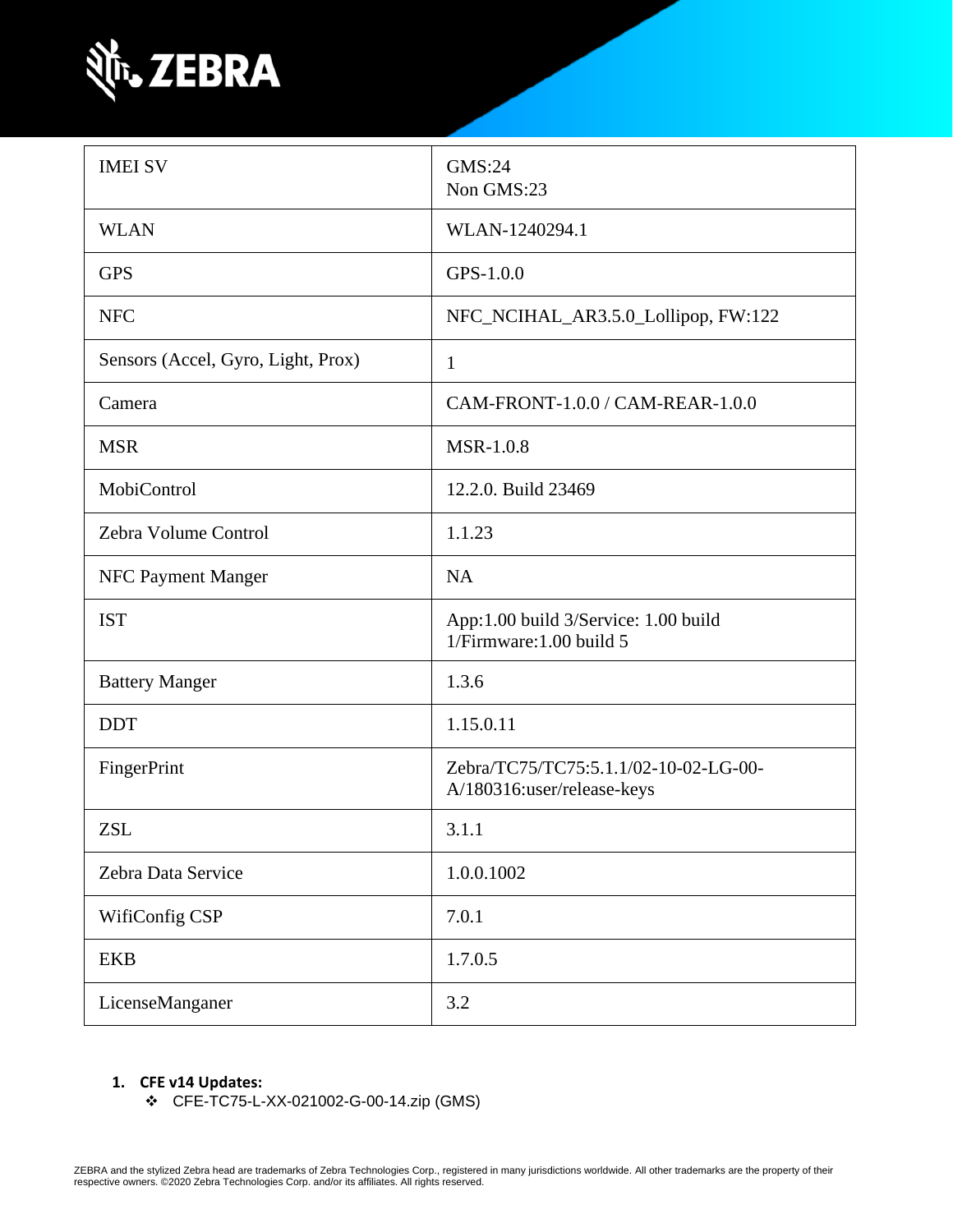

❖ **Android Security Patch Level**: March 05, 2018 (Critical Patch Level: Apr 01, 2020) Use the below link to see the Android Security bulletin for more information: <https://source.android.com/security/bulletin/>

- [SPR38404](https://jiraemv.zebra.com/browse/BSPA-131963) "Fixed an issue where there was screeching noise heard after a voip call, and RXDevice was switched to speaker"
- SPR38341 Resolved an issue wherein device was getting stuck in boot loop as audio service was getting started a little late
- SPR37771 Fixed an issue wherein the device was associated to an Acess Point and does not roam.
- SPR33312 Resolved an issue wherein certain StageNow profile was not able to use after upgrading from KitKat to Lollipop OS.
- SPR37434 Resolved an issue wherein device heats up when the configuration is pushed as xml file from AirWatch or StageNow
- SPR34353 Resolved an issue of unexpected EOF exception in logcat
- SPR 35766 Resolved an issue wherein device takes longer time to connect when deployed in a denser SSID environment
- SPR37272 Resolved an issue wherein EHS Hostname in title was not reflecting updated Hostname after device reboot
- SPR 34909 Resolved an issue when device initiates a connection with Mesh BSSID
- [SPR 32157](https://jiraemv.zebra.com/browse/BSPA-86471) Resolved an issue when an invalid Neighbor AP response received from the infrastructure.
- [SPR39273](https://jiraemv.zebra.com/browse/BSPA-142071) Resolved an issue wherein device use to struck on zebra logo due to slimbus timeout on multiple warmboot.
- Updated following Components:
	- o License Manager : 3.2
	- o Zebra Data Service : 3.7.0.1004
	- o WIFI : FUSION\_QA\_2.00.0.0.026

#### **Known Issue:**

On first boot-up after installing the LG CFEv14 patch, the Android OS installs the new ZDS (v3.x), which is conflicting with the old ZDS (v2.x) process which might have already started on boot complete. This is intermittent and one-time issue and does not have any impact on ZDS functionality or the OS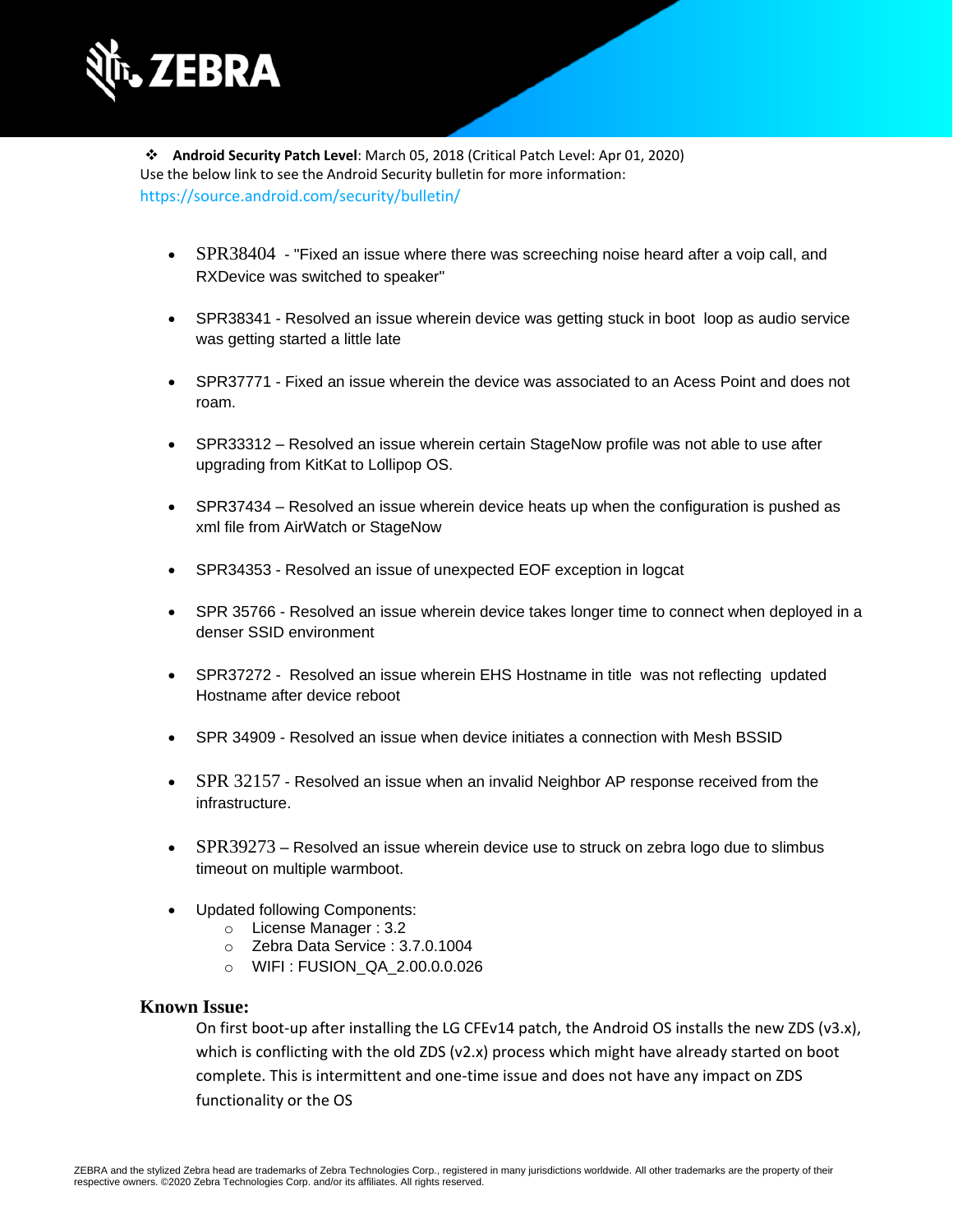

- **2. CFE v13 Updates:**
	- ❖ CFE-TC75-L-XX-021002-G-00-13.zip (GMS)

❖ **Android Security Patch Level**: March 05, 2018 (Critical Patch Level: July 01, 2019) Use the below link to see the Android Security bulletin for more information: <https://source.android.com/security/bulletin/>

- SPR36654 Resolved an issue where TC70 experiences BT audio disconnect when WLAN 11d set to Auto
- SPR36991 Resolved an issue wherein with SKT SIM card device will connect to network but shows as No service.
- SPR37104 Resolved a Framework reboot issue when user tries to access missed call message notification on user screen in EHS (MMS is disabled).
- SPR36971 Resolved an issue wherein the device was sometimes sticking to Wi-Fi Access Points even at very low signal levels
- SPR36633 Resolve a scan failure issue when application using EMDK Timed Release api to scan the barcodes.
- SPR37258 Resolved an issue where DNS Resolution fails when device roams to different subnet.
- Updated below mentioned components:
	- o Scanner Framework: 19.56.37.2
	- o WLAN: FUSION\_QA\_2.00.0.0.021

#### **3. CFE v12 Updates:**

❖ CFE-TC75-L-XX-021002-G-00-12.zip (GMS)

❖ **Android Security Patch Level**: March 05, 2018 (Critical Patch Level: April 05, 2019) Use the below link to see the Android Security bulletin for more information: <https://source.android.com/security/bulletin/>

- SPR35912 Resolved an issue wherein 11k operation depends on 11r functionality
- SPR36293 Resolved an issue wherein KT SIM loaded devices failed to connect to LTE network
- SPR35288 Fixed an issue wherein initialization of scanner was taking ~1sec.
- SPR35054 Added support for reduced quite zone barcode decoding.
- SPR34844 Resolved an issue wherein multiple open calls are prevented when multiple application tries to open scanner without releasing previous instance.
- Updated below mentioned components:
	- o Scanner Framework: 19.53.37.0
	- o Bluetooth: 01.018.00

#### **4. CFE v11 Updates:**

- ❖ CFE-TC75-L-XX-021002-G-00-11.zip (GMS)
- ❖ **Android Security Patch Level**: March 05, 2018 (Critical Patch Level: December 05, 2018)

Use the below link to see the Android Security bulletin for more information: <https://source.android.com/security/bulletin/>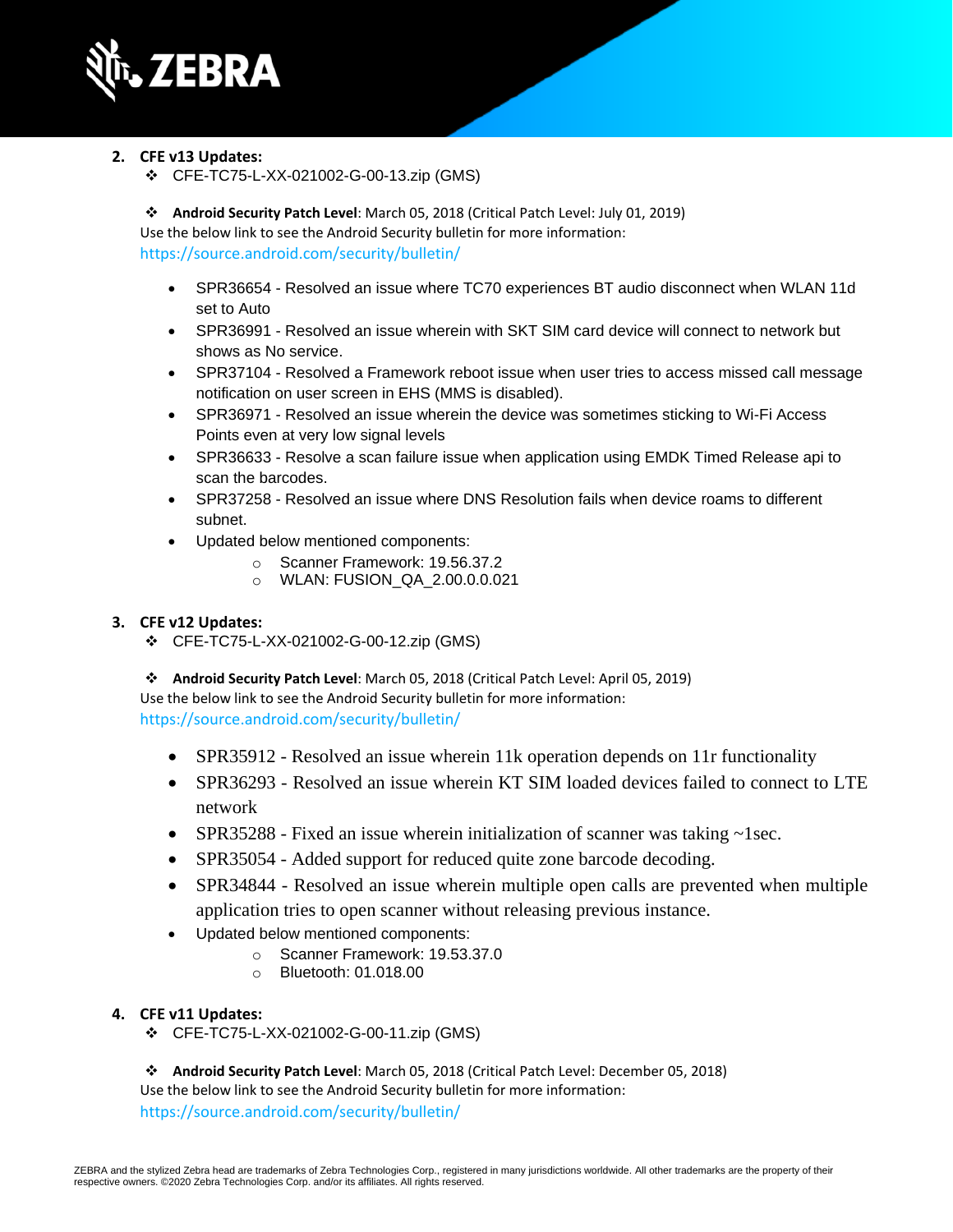

- SPR36118 Resolved an issue wherein patch version was not updating in cfe.ini.
- SPR34738 Resolved an issue wherein device reboots when VPN connection established over Cellular (AT & T).
- SPR35368 Resolved an issue wherein scanner crash while scan the barcode just before suspend or after resume the device.
- SPR35362 Resolved an issue to set hardware picklist to scan barcodes which are very close to each other.
- SPR33745 Resolved an issue where device advertise as 11ac supported.
- SPR33709 Implemented the intercharacter delay functionality in Datawedge to support RDP session scan data transfer.
- SPR34191 Resolved an issue where Devices not sending the hostname to the DHCP server.
- Updated below mentioned components:
	- o MX: 7.2.10.2 (For detail please refer [http://techdocs.zebra.com\)](http://techdocs.zebra.com/)
	- o Scanner Framework: 19.12.35.0
	- o EKB:1.7.0.5
	- o Bluetooth: 01.015.00

#### **5. CFE v10 Updates:**

- ❖ CFE-TC75-L-XX-021002-G-00-10.zip (GMS)
- ❖ **Android Security Patch Level**: March 05, 2018 (Critical Patch Level: September 05, 2018)

Use the below link to see the Android Security bulletin for more information:

<https://source.android.com/security/bulletin/>

- SPR35025 Resolved an issue where Proxy Auto Config (PAC) did not work properly following stops/restarts of the PacService.
- SPR33977 Resolved an issue wherein set time zone issue observed with StageNow.
- SPR34716 Resolved an issue wherein the MX Framework did not restart properly following events where the service was stopped.
- SPR34679 Resolved an issue wherein setting WiFi Band selection to Auto was not working properly with StageNow.
- SPR34936 Resolved an issue wherein Datawedge used to crash on bootup.
- SettingsEULA has been renamed to Zebra Data Services.
- Updated below mentioned components:
	- o MX: 7.2.9.0 (For detail please refer [http://techdocs.zebra.com](http://techdocs.zebra.com/))
	- o Scanner Framework: 19.10.35.1
	- o ZSL:3.1.1
	- o WifiConfigCSP:7.0.1

#### **6. CFE v9 Updates:**

- ❖ CFE-TC75-L-XX-021002-G-00-09.zip (GMS)
- ❖ Note: If whitelisting is enabled ZSL functionalities will NOT work. This issue will fix in next release.

❖ **Android Security Patch Level**: March 05, 2018 (Critical Patch Level: June 05, 2018)

Use the below link to see the Android Security bulletin for more information:

<https://source.android.com/security/bulletin/>

• SPR33755 – Resolved an issue wherein the Whitelisted apps were unable to submit XML to MX.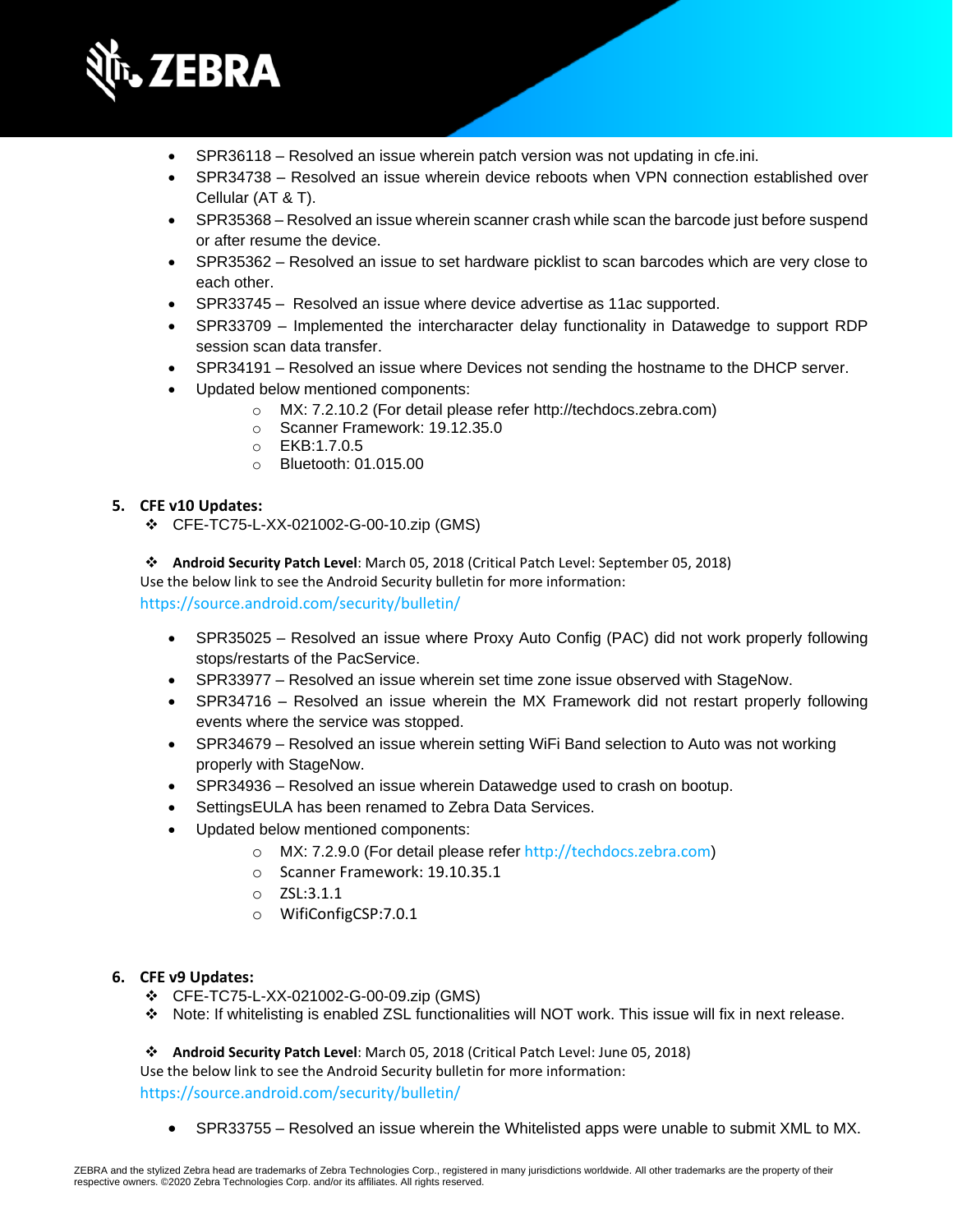

- SPR33207 Resolved an issue wherein the Device Diagnostic tool had an issue with reading the Battery Cycles in the application for PP+ batteries.
- SPR34267 Resolved an issue where-in user was not able to enable USB debugging option using StageNow.
- SPR33862 Fixed an issue where-in user could not set Display Timeout value of 30min using StageNow.
- SPR34145 Fixed an issue wherein user was unable to connect to WLAN network due to WEP Key Index issue.
- SPR34307 Resolved an issue wherein device out of the box intermittently failed to get staged via StageNow.
- SPR34083/34014/32519 Resolved an issue wherein disabling WWAN radio via Airwatch using StageNow XML fails.
- SPR33639 Resolved an issue wherein the customer app install and launch during device sleep state and device stop emitting scan beam after awake from suspend.
- SPR33876 Resolved an issue wherein Display Timeout was unable set via StageNow.
- SPR33607 Resolved an issue where few fresh devices were unable to stage after unbox the device.
- SPR33538 Resolved an issue wherein the Scanner beam stuck off and No LED beam while pressing scanner button.
- SPR33981 Resolved an issue Czech Republic Regulatory Country could not be set using Wifi config profile.
- SPR34429 Resolved an issue wherein device failed to emit scan beam if the application was launched during device suspend.
- SPR34614 Fixed an issue in DataWedge wherein scanner could not be enabled due to quick enabling and disabling of scanner through Intents.
- SPR33897 Resolved an issue wherein Dialer screen was not launching when triggered through an intent "android.intent.action.CALL\_BUTTON".
- SPR33156 Provided configurability option to enable or disable A-GPS based on the presence of gpsinfo.txt.

 To disable A-GPS, create a dummy file with name "gpsinfo.txt" and copy it to /enterprise/usr and reboot the device.

- SPR34716 Resolved an issue wherein the MX was getting killed by Backupmanager and didn't restart properly.
- SPR34213 Resolved an issue wherein shared preference initialization without launching EKB.
- Added support for Enterprise Lockdown feature.
- Updated below mentioned components:
	- o Datawedge: 6.7.48
	- o EKB: 1.7.0.2 (Added as an System application with this CFE 09)
	- o MX: 7.2.8.2

#### **7. CFE v7 Updates:**

- ❖ CFE-TC75-L-XX-021002-G-00-07.zip (GMS)
- ❖ **Android Security Patch Level**: March 05, 2018

Use the below link to see the Android Security bulletin for more information:

<https://source.android.com/security/bulletin/>

- Spectre & Meltdown correction for variant 1 and variant 2.
- SPR33599 Resolved an issue wherein few of the system applications are getting disabled after enabling whitelist.
- SPR33799 Resolved an issue wherein scanner was unable to read '\n' and '\r'.
- SPR33930 Resolved an issue wherein dhcp address was not acquired by the device, while hostname is greater than 32 characters.
- SPR34123 Resolved an issue wherein super keys are not working in stage now app.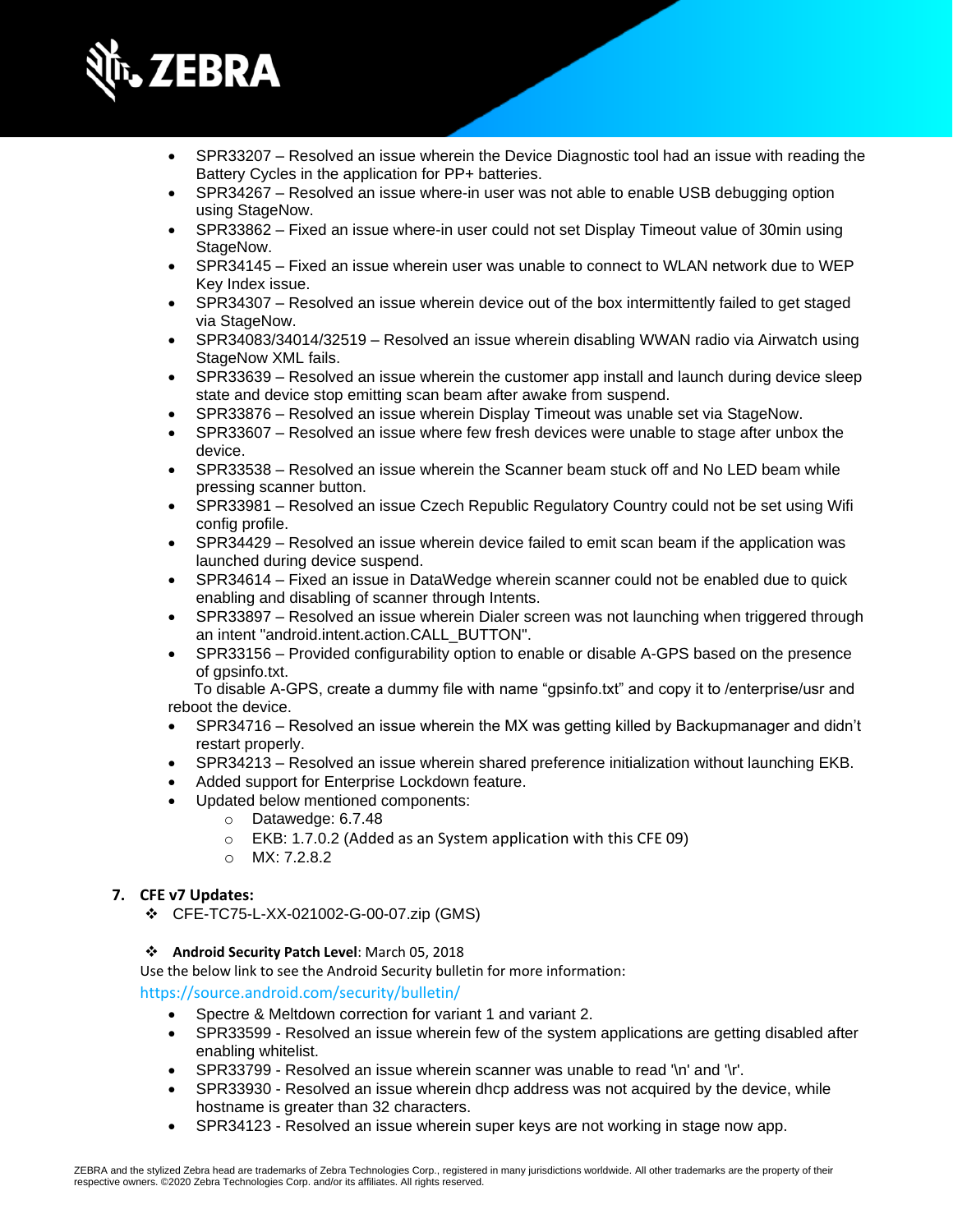

- SPR33823 Resolved an issue wherein black screen occurred in DataWedge application.
- SPR33973- Resolved an issue wherein erroneously loading default profile by providing feature to ignore disabled profiles in DataWedge.
- SPR33671- Resolved an issue wherein user was unable to create WIFI profile with username as backslash followed by number.
- Updated below mentioned components:
	- o Datawedge: 6.7.47
	- o StageNow: 2.10.1.1389
	- o EMDK: 6.8.21.1121
	- $O$  MX: 7.2.1.0
	- o File Browser: 1.19.12
	- o Diagnostic Tool: 1.15.0.11
	- o Scanner Framework: 19.9.35.0
	- o Radio: 2.00.0.0.009
	- o Bluetooth: 01.12.00

#### **8. CFE v6 Updates:**

❖ CFE-TC75-L-XX-021002-G-00-06.zip (GMS)

#### ❖ **Android Security Patch Level:** January 05, 2018

Use the below link to see the Android Security bulletin for more information: <https://source.android.com/security/bulletin/>

#### **9. CFE v5 Updates:**

❖ CFE-TC75-L-XX-021002-G-00-05.zip (GMS)

#### ❖ **Android Security Patch Level:** December 05, 2017

Use the below link to see the Android Security bulletin for more information: <https://source.android.com/security/bulletin/>

- SPR33157 Resolved an issue wherein the BUTTON L1 has been consumed by both barcode scanner and Google chrome client.
- SPR32825 Resolved an issue wherein BT headset volume up/down was not working during Bluetooth call scenario.
- SPR33233 Resolved an issue wherein the DataWedge 6.2.24 could not replace separator or non-printable ascii character with \$.
- SPR32463 Resolved an issue wherein the StageNow File Manager downloads frequently fails due to Socketimeout exception.
- Updated below mentioned components:
	- o Datawedge: 6.6.49
	- o StageNow: 2.9.1.1344
	- o EMDK: 6.7.10.1010
	- o MX: 7.1.1.0

#### **10. CFE v4 Updates:**

❖ CFE-TC75-L-XX-021002-G-00-04.zip (GMS)

#### ❖ **Android Security Patch Level:** September 05, 2017

Use the below link to see the Android Security bulletin for more information: <https://source.android.com/security/bulletin/>

• Corrections for KRACK vulnerabilities applied.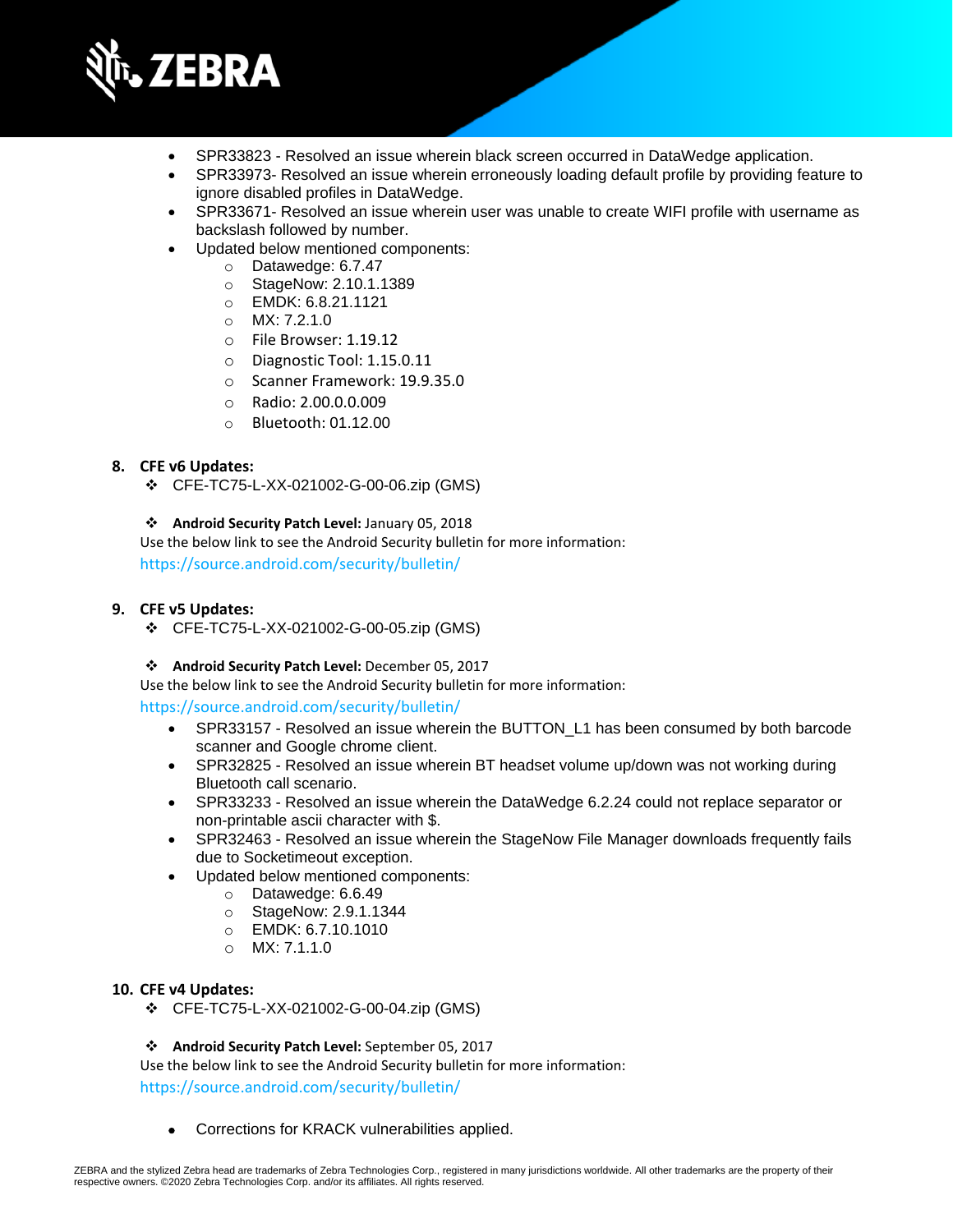

• SPR30400/31340 – Added support to enable/disable Network Monitoring Notification.

#### **11. CFE v3 Updates:**

❖ CFE-TC75-L-XX-021002-G-00-03.zip (GMS)

#### ❖ **Android Security Patch Level:** September 05, 2017

Use the below link to see the Android Security bulletin for more information: <https://source.android.com/security/bulletin/>

- Updated below mentioned components:
	- MXMF Version 7.0.2.1
	- DataWedge Version 6.5.61
	- EMDK Version 6.6.14.914
	- Staging Client Version 2.8.1.1221
- Resolved an issue in MX to prevent leakage of configuration parameters.
- Included fix for BlueBorne vulnerability.
- Included fix for blank screen seen during boot.
- SPR32582 Added support for Netherlands Belgium language.
- SPR32385 Resolved an issue wherein Simulscan API fails to read Chinese passports.
- SPR32008 SPR31820 Resolved an issue wherein scanning PDF417 barcodes which contain embedded 0x0D characters resulted in continuous line of data instead of displaying in different lines.
- SPR32666 Resolved an issue wherein device reboots when it roams from secured to open Wi-Fi network.
- SPR32676 Resolved an issue wherein DataWedge App crashes when Velocity App tries to send an Intent to enable the scanner plugin.
- SPR32775 Resolved an issue wherein the notification class created with FLAG\_INSISTENT was not getting cleared upon pulling down the notification drawer.

#### **12. CFE v2 Updates:**

❖ CFE-TC75-L-XX-021002-G-00-02.zip (GMS)

#### ❖ **Android Security Patch Level:** August 05, 2017

Use the below link to see the Android Security bulletin for more information:

<https://source.android.com/security/bulletin/>

- SPR29912 Resolved an issue wherein certificates installation failed through stagenow.
- SPR30401 Added support to get the CFE version via MDM clients.
- SPR31954 Resolved an issue wherein dhcpd was not able to start due to lengthy host name.
- SPR32135 Resolved an issue wherein Settings screen does not revert to its normal state even though the locale language is changed from Arabic to English via EMDK.
- SPR32240 Resolved an issue wherein the scanner service was not responding while switching between applications.
- SPR32193\_SPR32230 Resolved an issue wherein devices experiencing authentication failures, and were not able to recover.
- SPR32539 Resolved an issue wherein build certificates were lost randomly even though certificates were not expired.
- SPR32326 Resolved an issue wherein Settings application crashed while trying to set enterprise keyboard as the default keyboard and disable AOSP keyboard through the stageNow profile.
- SPR32413 Resolved an issue wherein after selecting the static option in the ethernet settings, changes are not reflecting in interface and the interface was always dhcp.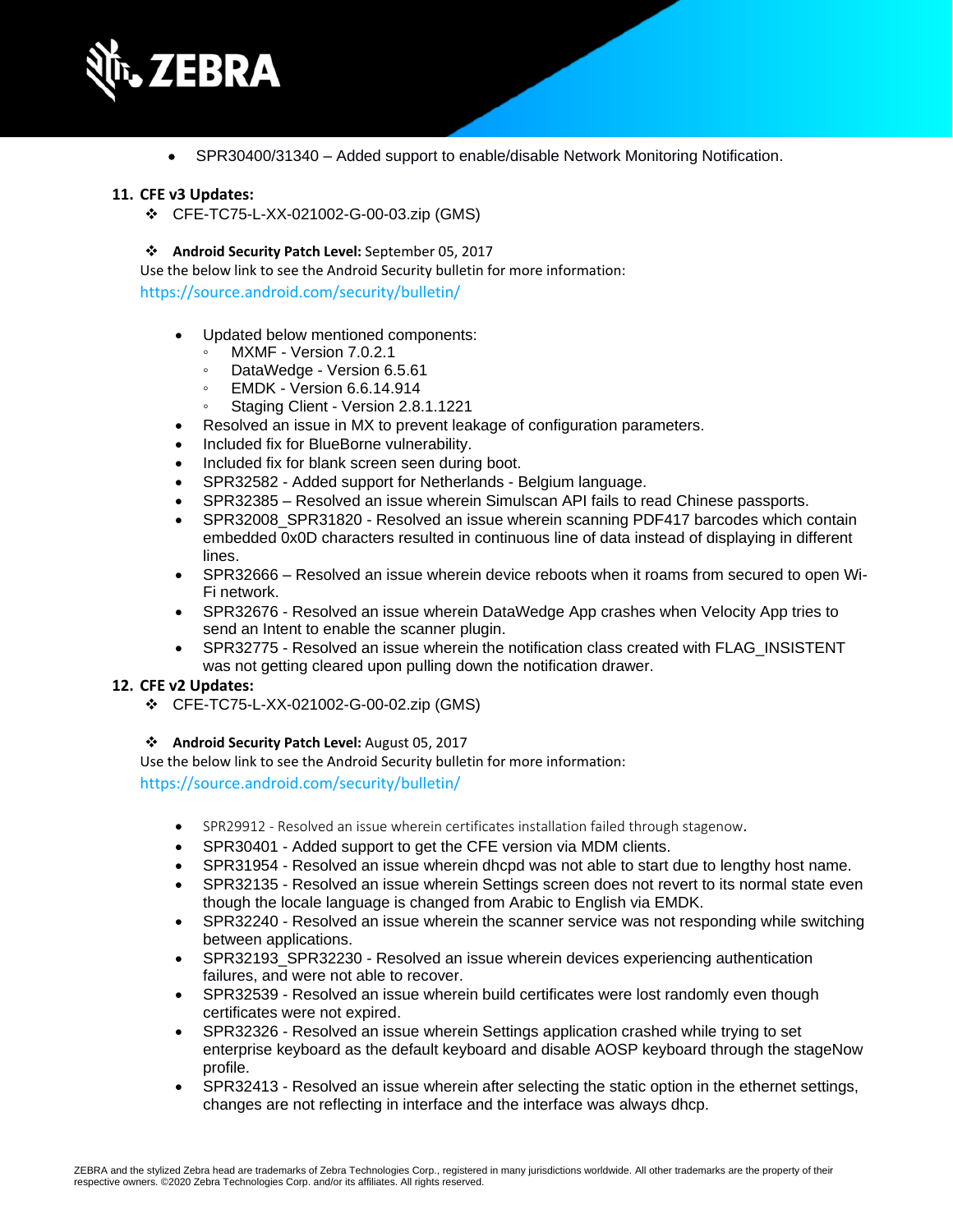

# **Device Compatibility**

This software release has been approved for Android TC75 L models mentioned below.

| Device           | <b>Operating System</b> |
|------------------|-------------------------|
| TC75AH-GA11ES-A1 | Android 5.1.1           |
| TC75AH-GA11ES-A2 | Android 5.1.1           |
| TC75BH-GA11ES    | Android 5.1.1           |
| TC75BH-GA11ES-TW | Android 5.1.1           |
| TC75BH-GA11ES-IA | Android 5.1.1           |
| TC75BH-GA11ES-BR | Android 5.1.1           |

## **Installation Requirements**

- The Software update requires SKU hardware device.
- Enterprise Reset and Factory Reset package files are available on the TC75 Software Download section on Zebra.com

### **Installation Instructions**

BEFORE UPDATING THE OS IMAGE, EXTERNAL POWER MUST BE APPLIED TO THE TERMINAL VIA USB CHARGING CABLE OR CRADLE. PLEASE ENSURE BATTERY LEVEL IS > 30%

### **CFE software update procedure for TC75 GMS:**

- 1. Connect the USB cable from your PC to the device and enable USB mass storage mode on the device.
- 2. On your PC you should see an internal and external USB mass storage drive (SD card) appears in the File Explore and copy "**CFE-TC75-L-XX-021002-G-00-14.zip**" file to any storage.
- 3. Press and hold on the device Power button, click on power off and wait until the screen is turned OFF.
- 4. Press and hold power, Vol+ button and PTT button.
- 5. Keep holding all three buttons until the device vibrates.
- 6. Device should enter recovery mode.
- 7. if applying update via Sideload Method
	- a. Use the Volume + and to highlight, "Apply update from ADB" and press the PTT Key to select it
	- b. With your Command Prompt open in the Host machine, type "adb sideload" command and add a space and then drag and drop the CFE on to it and click enter.
	- c. Your PC screen will show files being installed and a little blue horizontal progress bar on your device will show status... and after about  $6^{\sim}$  minutes it should be done and you should be back at the Android Recovery screen.